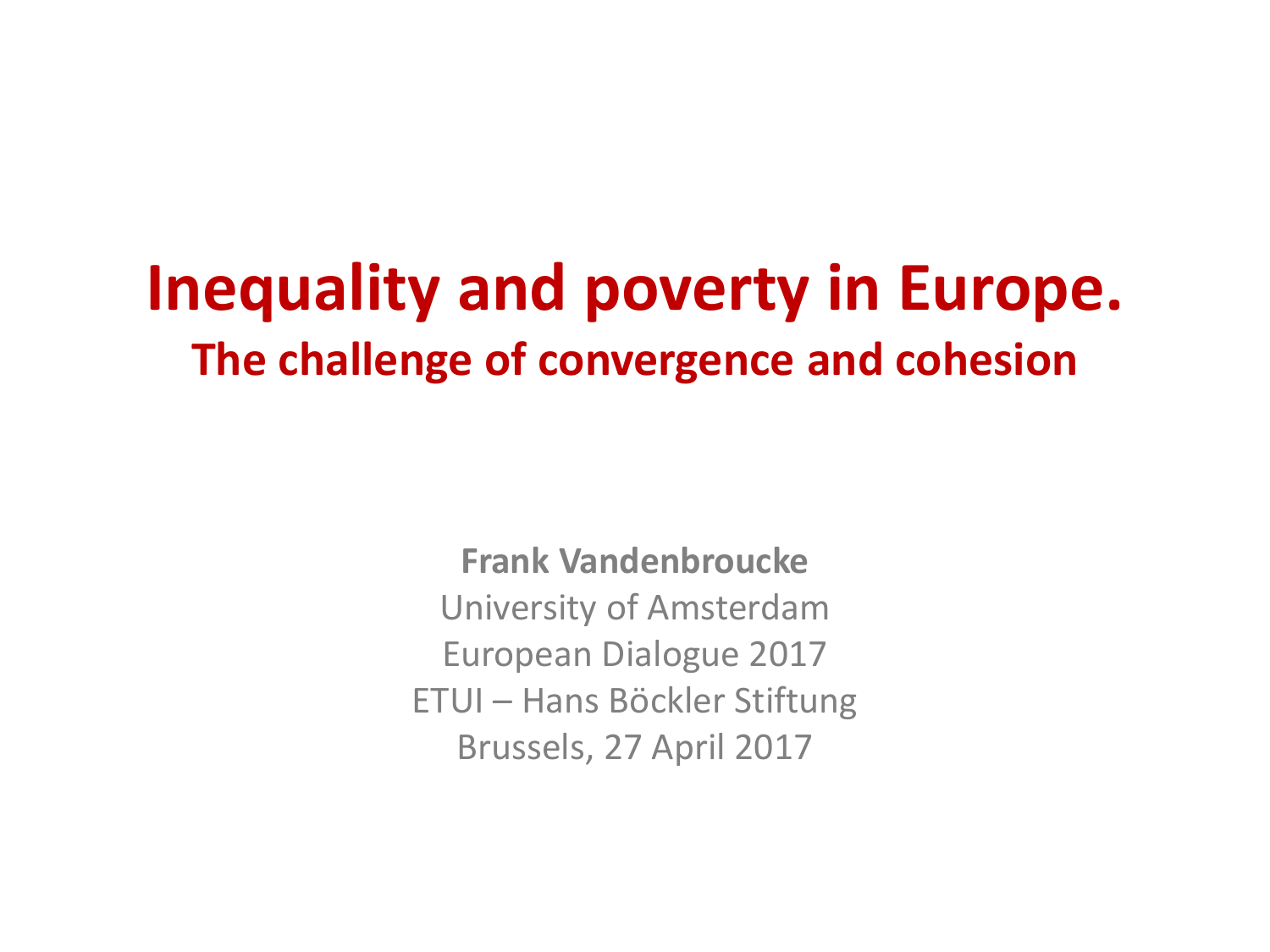#### **Material deprivation: an absolute notion of poverty**

**Inability to afford 3 or more items on a list of 9; a true pan-European benchmark**

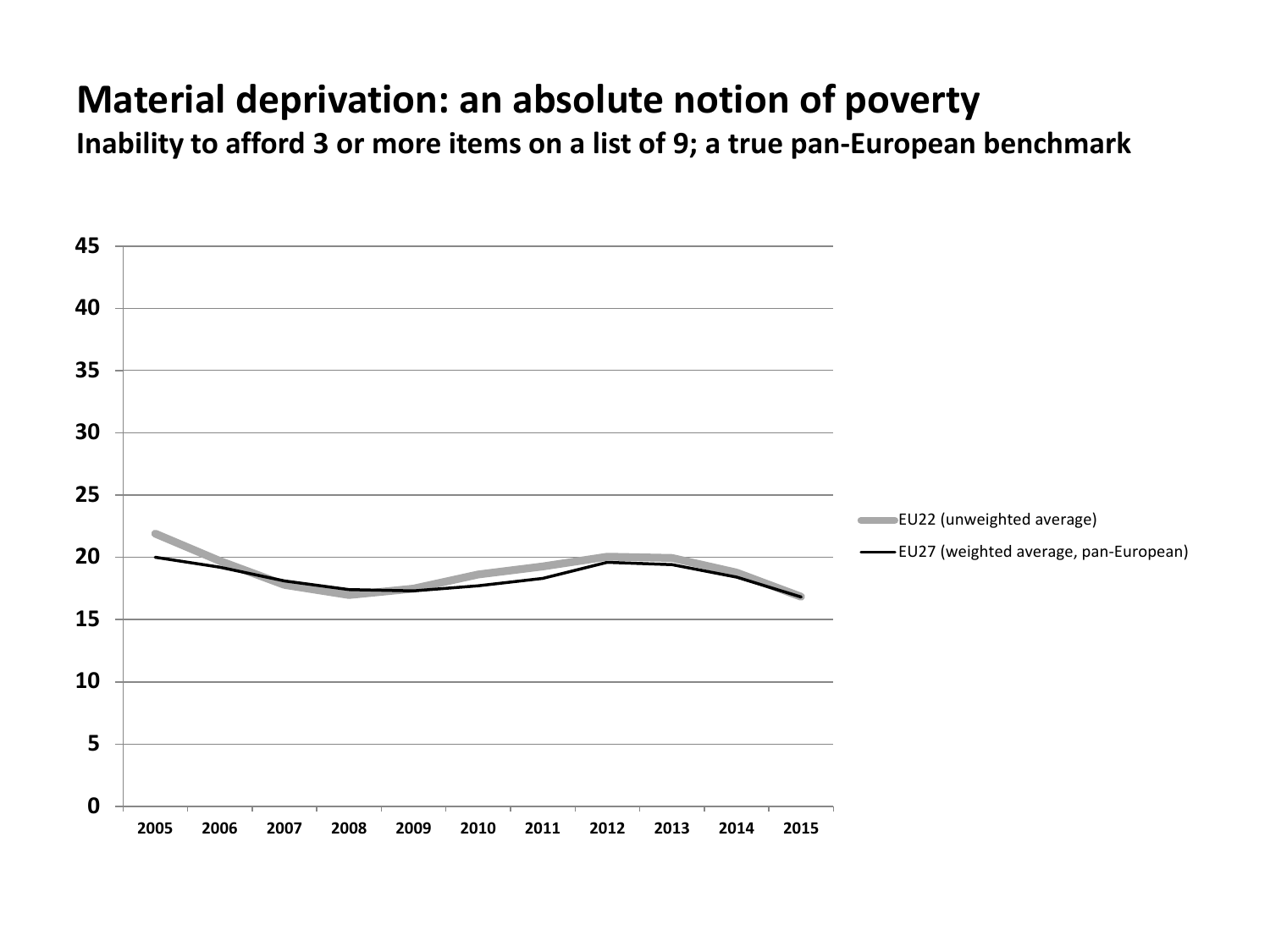#### **Material deprivation in clusters of EU countries**

**Unweighted averages for clusters of EU countries**

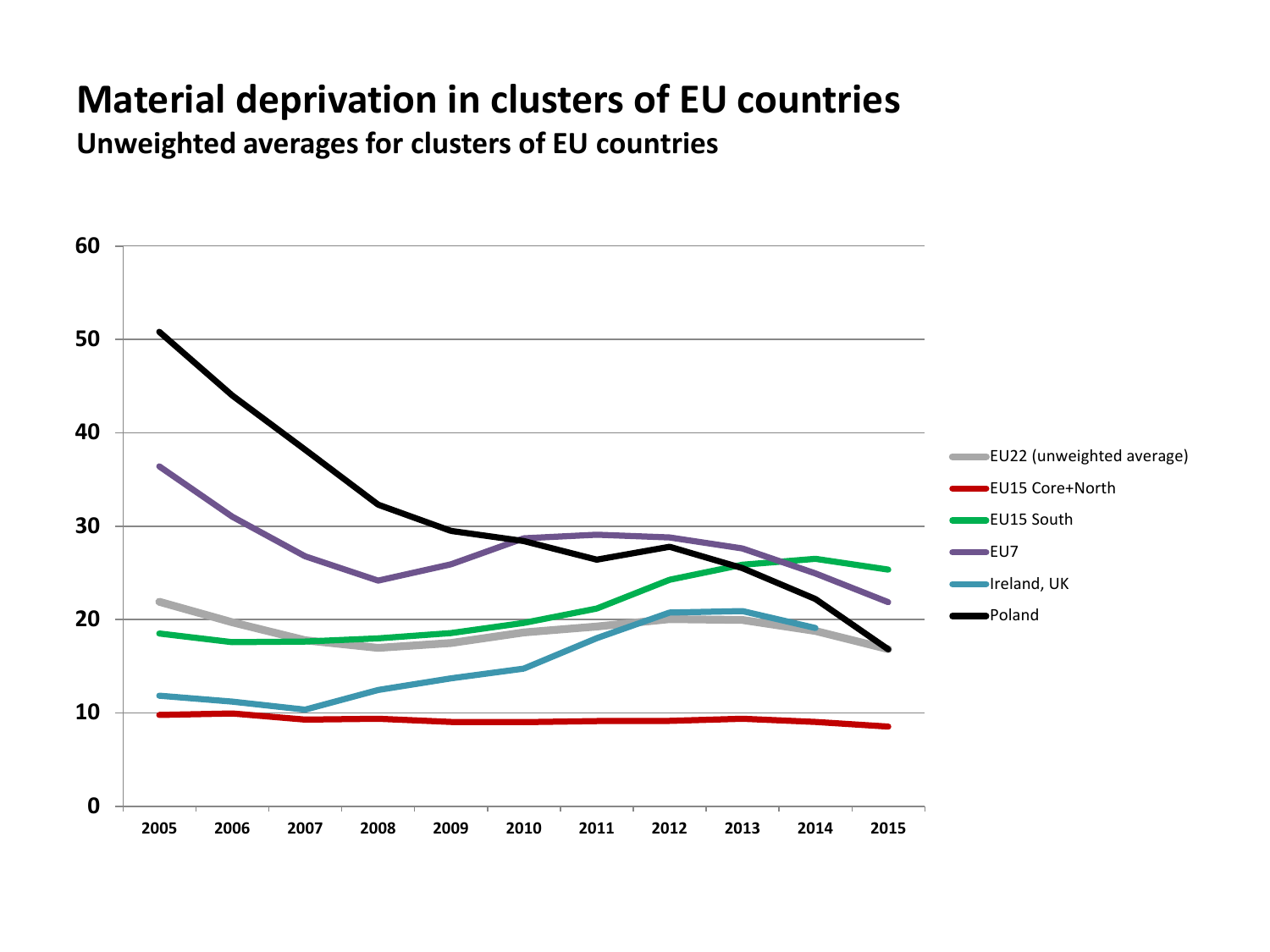# **Inequality** *within* **EU countries: at-risk-of-poverty rates**

**(unweighted averages of country clusters)**

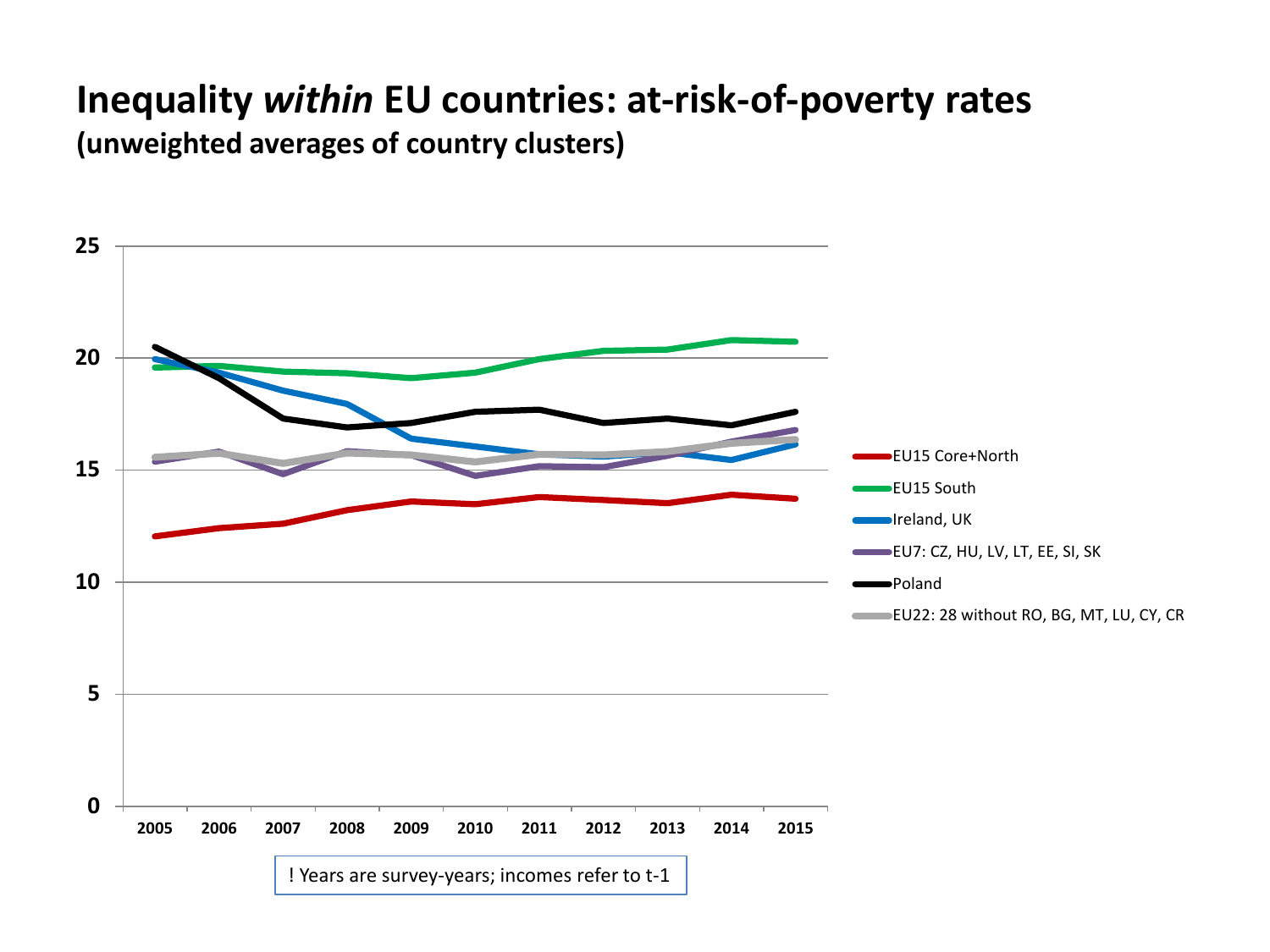## **The contribution of transfers (***not* **pensions) in the reduction of poverty**



**2004-06 2012**

Source: Eurostat, own calculation of 'poverty reduction by transfers (excl. pensions)', total population, SILC 2005-2007 en SILC 2013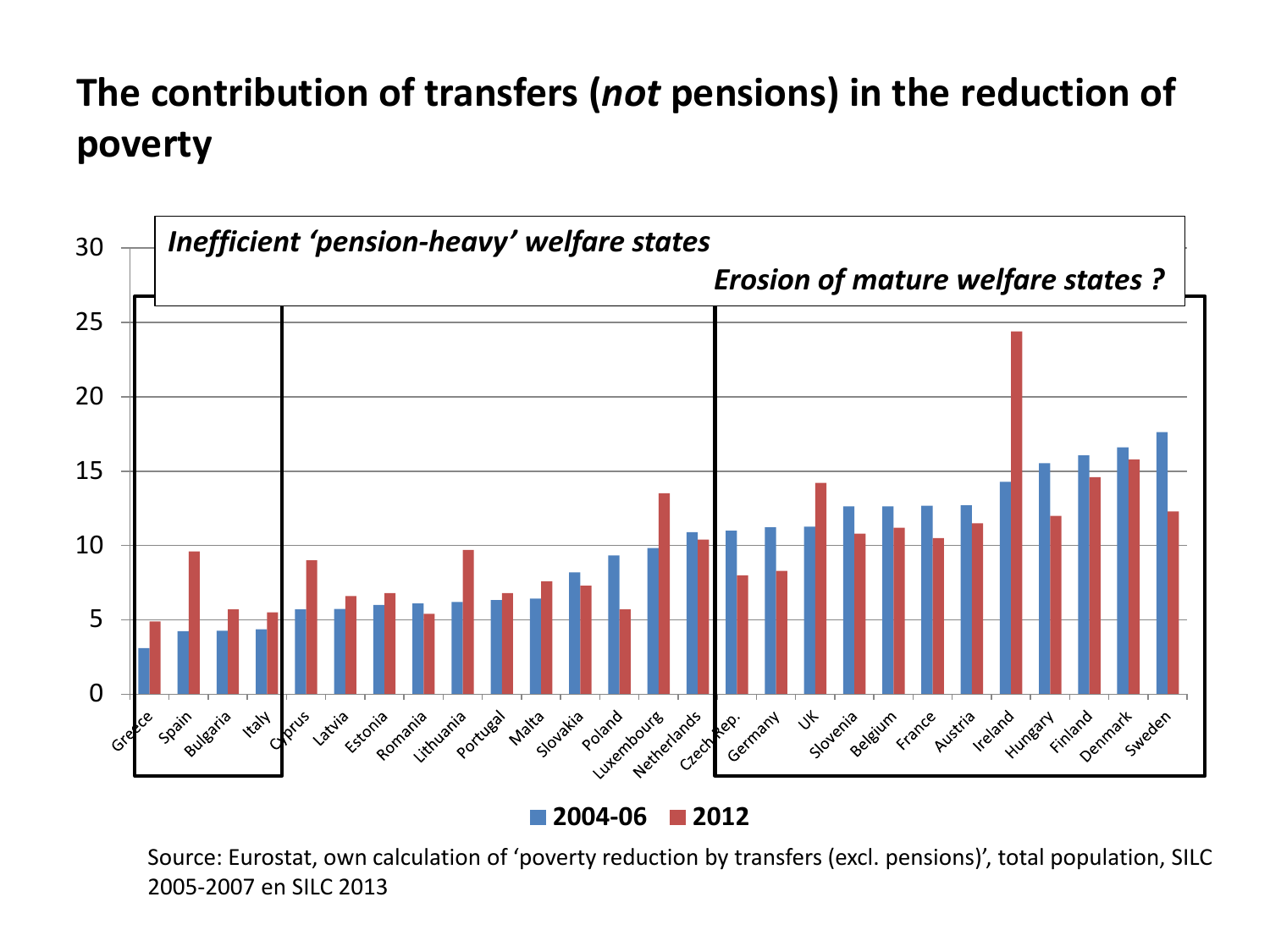### **Diagnosis and policy lessons (1)**

- The EU has stopped being a 'convergence machine'. Europe is becoming more unequal, both *between* and *within* countries
- There is no one-size-fits-all explanation for inequalities *within countries*, hence no silver bullet to tackle increasing inequalities
- We need a set of complementary strategies and instruments that can improve both the social protection and the employment perspectives of households with a weak attachment to the labour market.
- Improving our human capital requires a child-centred social investment strategy that addresses inequalities in opportunities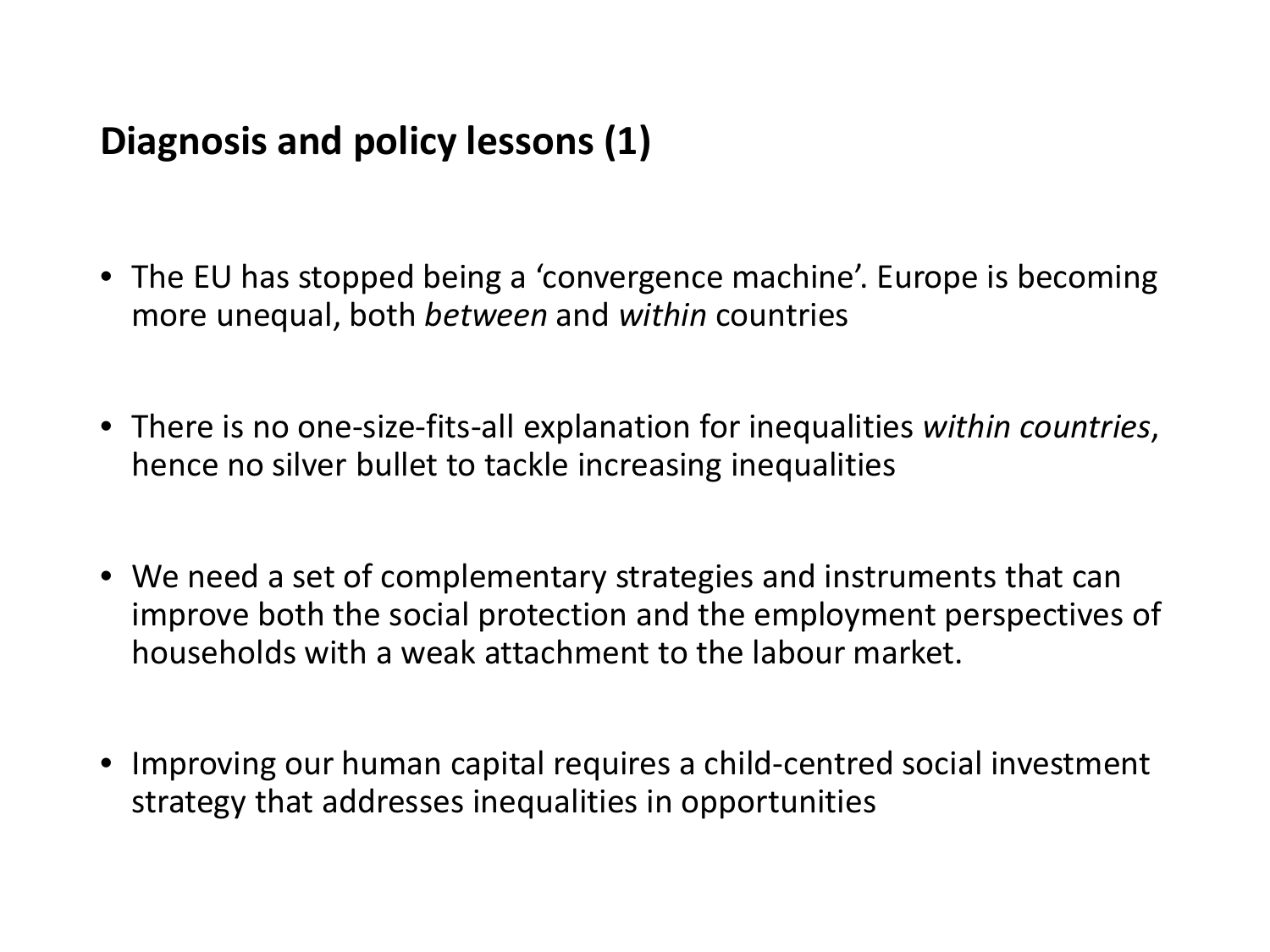#### **Diagnosis and policy lessons (2): EU**

- The EU should support both convergence in aggregate prosperity *across the member states* and convergence towards more equality *within* the member states.
- The EU should stimulate and support the member states to develop *policy packages* that pursue *both aims simultaneously.*
- *Human capital*: upward convergence in the quality of human capital is a key condition for long-term upward convergence across the EU. Reducing background inequalities between families with children and investing in child care and education contribute both to national cohesion and to EU-wide convergence.
- Governments pursuing such a strategy deserve encouragement and opportunities to learn from other EU governments, but also tangible support from the EU, notably when they are in budgetary dire straits. We need more 'solidarity in reform'.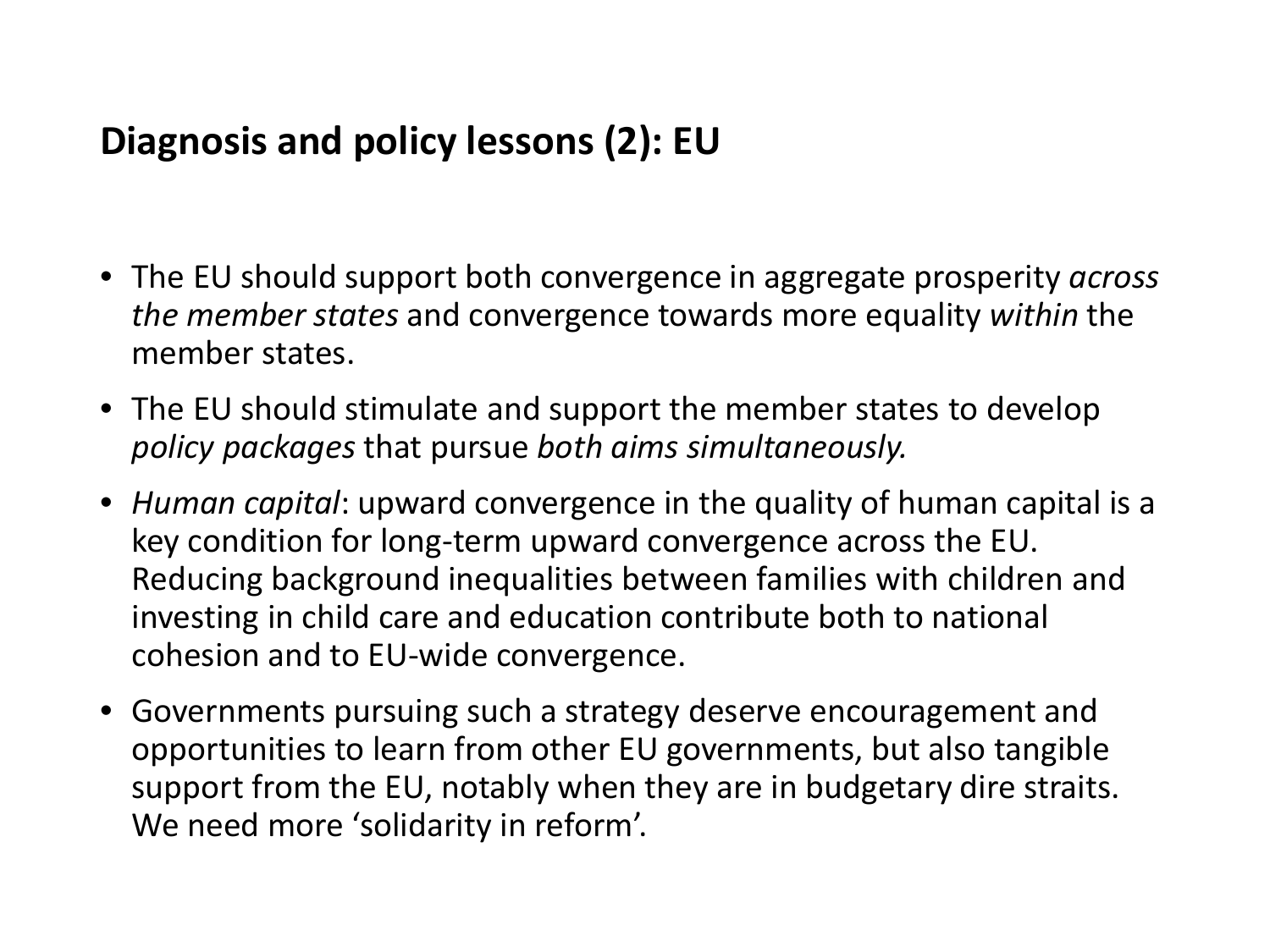#### **Diagnosis and policy lessons (3): EMU**

- The EU has stopped being a 'convergence machine'. Europe is becoming more unequal, both *between* and *within* countries
- Design flaws in EMU and ill-guided policies are a major explanation for divergence across the Eurozone
- Completing Monetary Union requires risk-sharing across the Eurozone (Banking Union, Re-insurance of national unemployment insurance schemes): this in turns requires convergence in standards for unemployment insurance and activation.